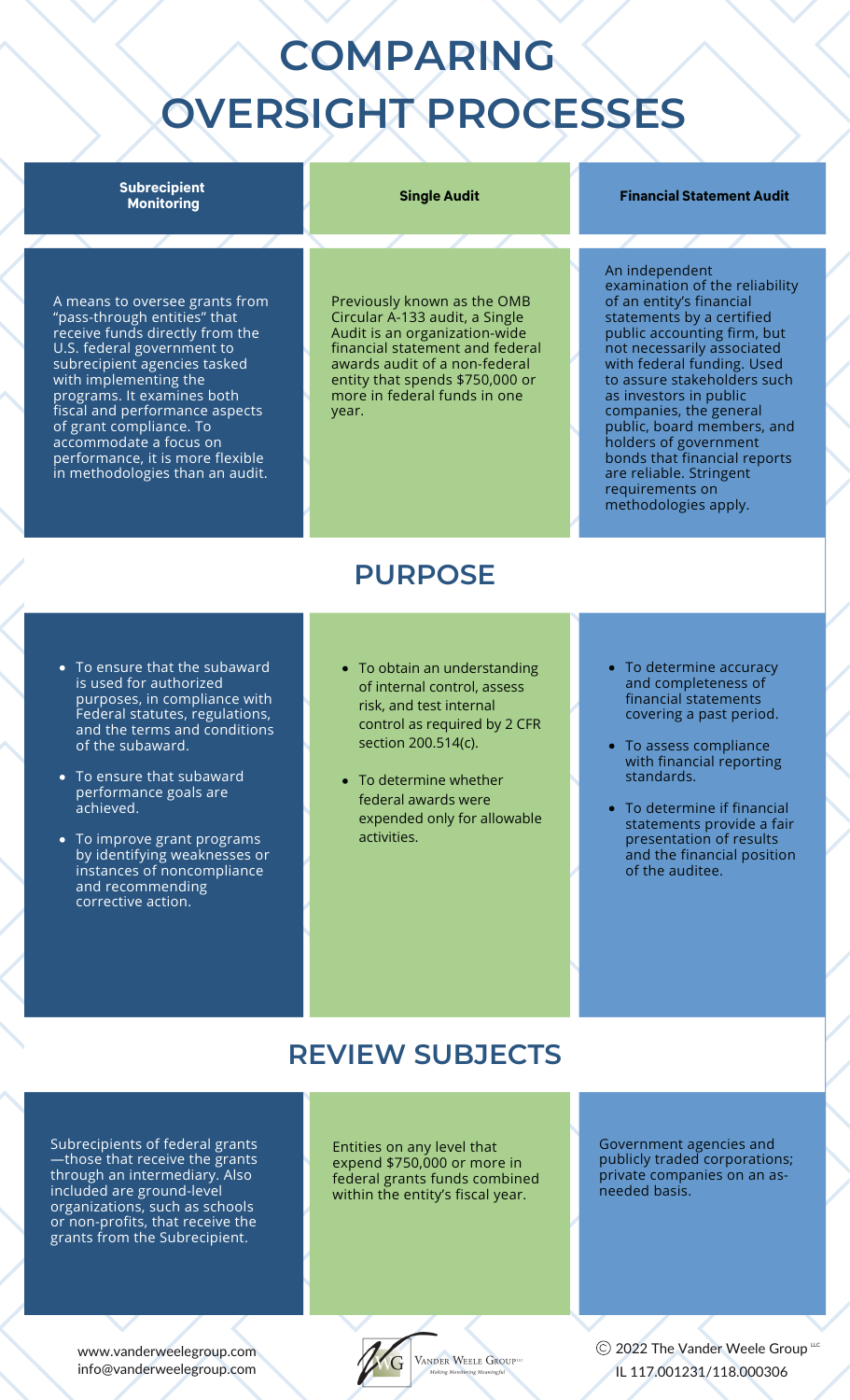## **TIMING & FREQUENCY**

- Often occurs during the grant's lifecycle.
- Risk-based, typically conducted every three to five years, depending on program size.
- Usually conducted annually, after close of fiscal year
- Usually conducted annually, after close of fiscal year

## **ENGAGEMENT TEAM CREDENTIALS**

Not formally prescribed, but typically Auditors and/or experts in the subject matter of the grant e.g. Educators, Human Services Professionals, Disaster Recovery Experts, and so forth.

Auditors/CPAs Auditors/CPAs

## **GOVERNANCE**

- Uniform Guidance (UG) i.e. 2 CFR [200.300](https://www.ecfr.gov/current/title-2/subtitle-A/chapter-II/part-200/subpart-D?toc=1) – 200.346
- Federal, state, and local policies
- Programmatic requirements are governed by program-specific legislation authorizing the grant program.
- Single Audit Act (1984)
- Uniform Guidance (UG) i.e. 2 CFR [200.500](https://www.ecfr.gov/current/title-2/subtitle-A/chapter-II/part-200/subpart-D?toc=1) – 200.521
- 2 CFR Part 200, Appendix XI
- OMB "Yellow Book" (GAGAS)

### • Securities and Exchange Commission (SEC) Act (1934)

• Sarbanes-Oxley Act (SOX, 2002)

• U.S. Generally Accepted Accounting Principles (GAAP)

• U.S. Generally Accepted Auditing Standards (GAAS)

• Statements on Auditing Standards (SAS)

## **STAKEHOLDERS**

- Grant Managers
- Fund Providers
- Policymakers
- Watchdog Agencies
- Grantees
- Grant Managers
- Fund Providers
- Policymakers
- Other federal agencies
- Grantees
- Creditors
- Investors
- Prospective buyers
- Donors
- Fund providers

www.vanderweelegroup.com info@vanderweelegroup.com



VANDER WEELE GROUP<sup>uc</sup>

2022 The Vander Weele Group  $^{\mu c}$ IL 117.001231/118.000306